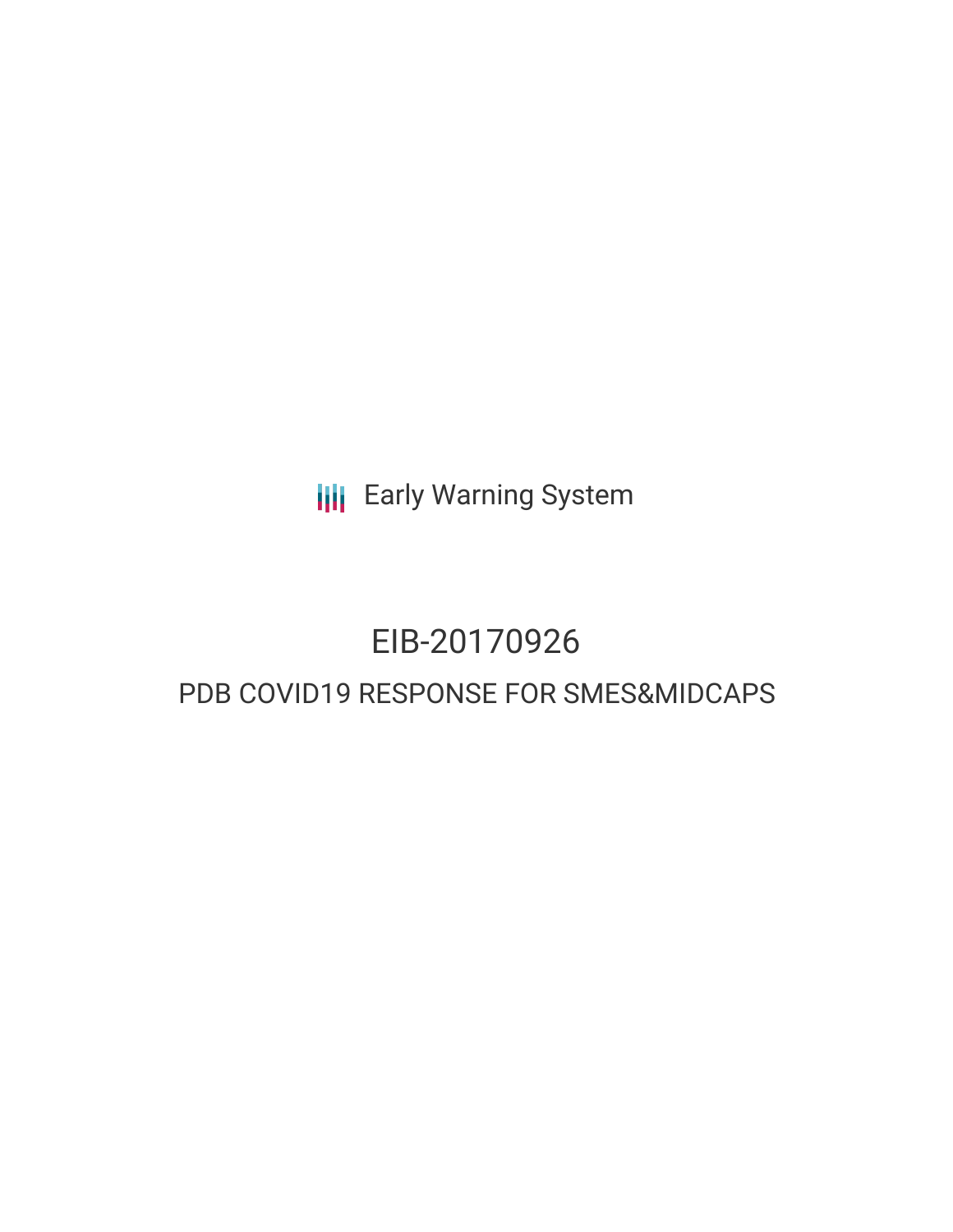

#### **Quick Facts**

| <b>Countries</b>               | Montenegro                                        |
|--------------------------------|---------------------------------------------------|
| <b>Financial Institutions</b>  | European Investment Bank (EIB)                    |
| <b>Status</b>                  | Approved                                          |
| <b>Bank Risk Rating</b>        | U                                                 |
| <b>Voting Date</b>             | 2020-10-12                                        |
| <b>Borrower</b>                | PODGORICKA BANKA AD PODGORICA MEMBER OF OTP GROUP |
| <b>Sectors</b>                 | Education and Health, Finance                     |
| <b>Investment Type(s)</b>      | Loan                                              |
| <b>Investment Amount (USD)</b> | $$23.63$ million                                  |
| <b>Loan Amount (USD)</b>       | $$23.63$ million                                  |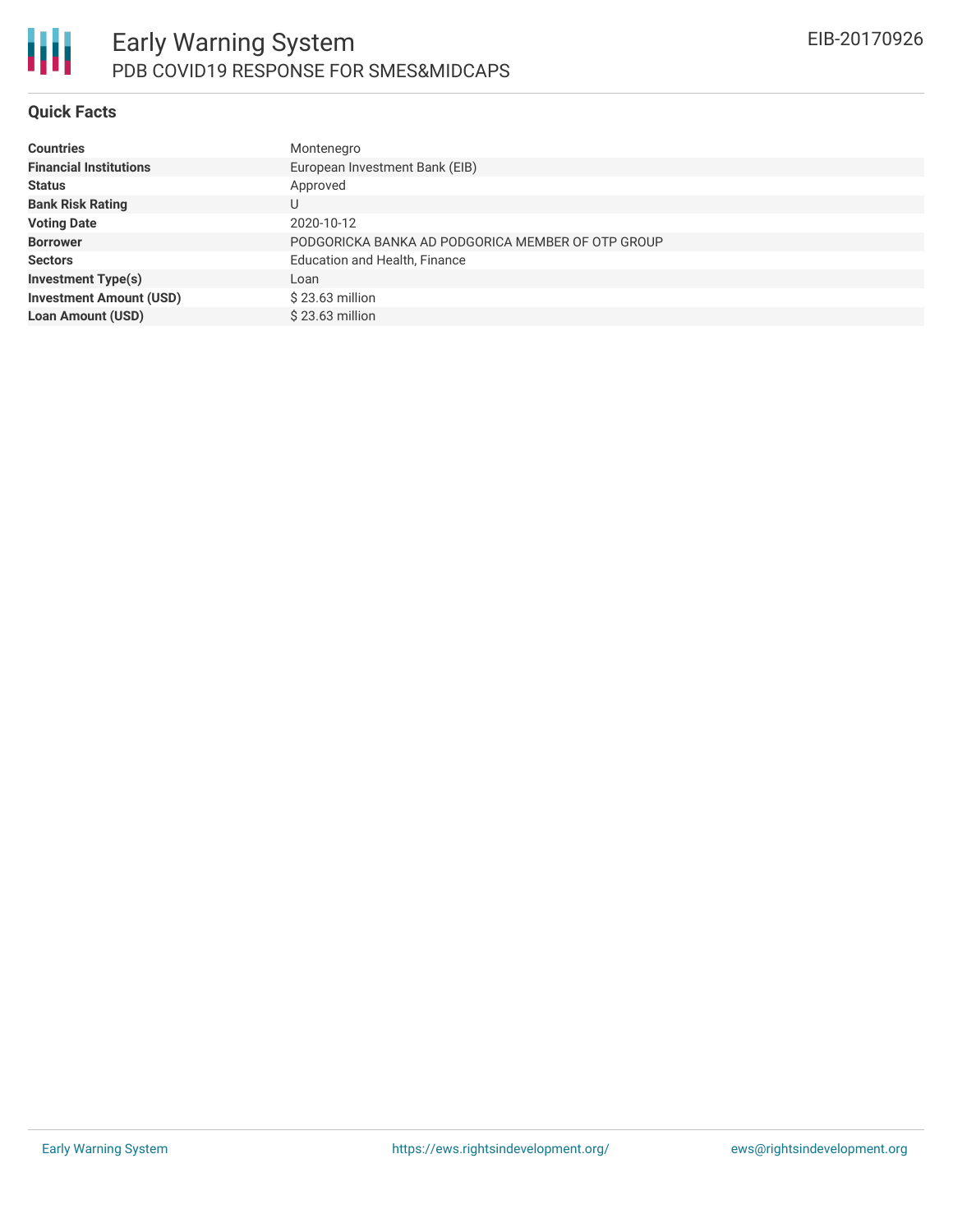

# **Project Description**

According to EIB website, the project will be financing to small/medium projects to support working capital and investment needs of SMEs and mid-caps in Montenegro, with particular focus on the sectors most affected by the COVID-19 pandemic.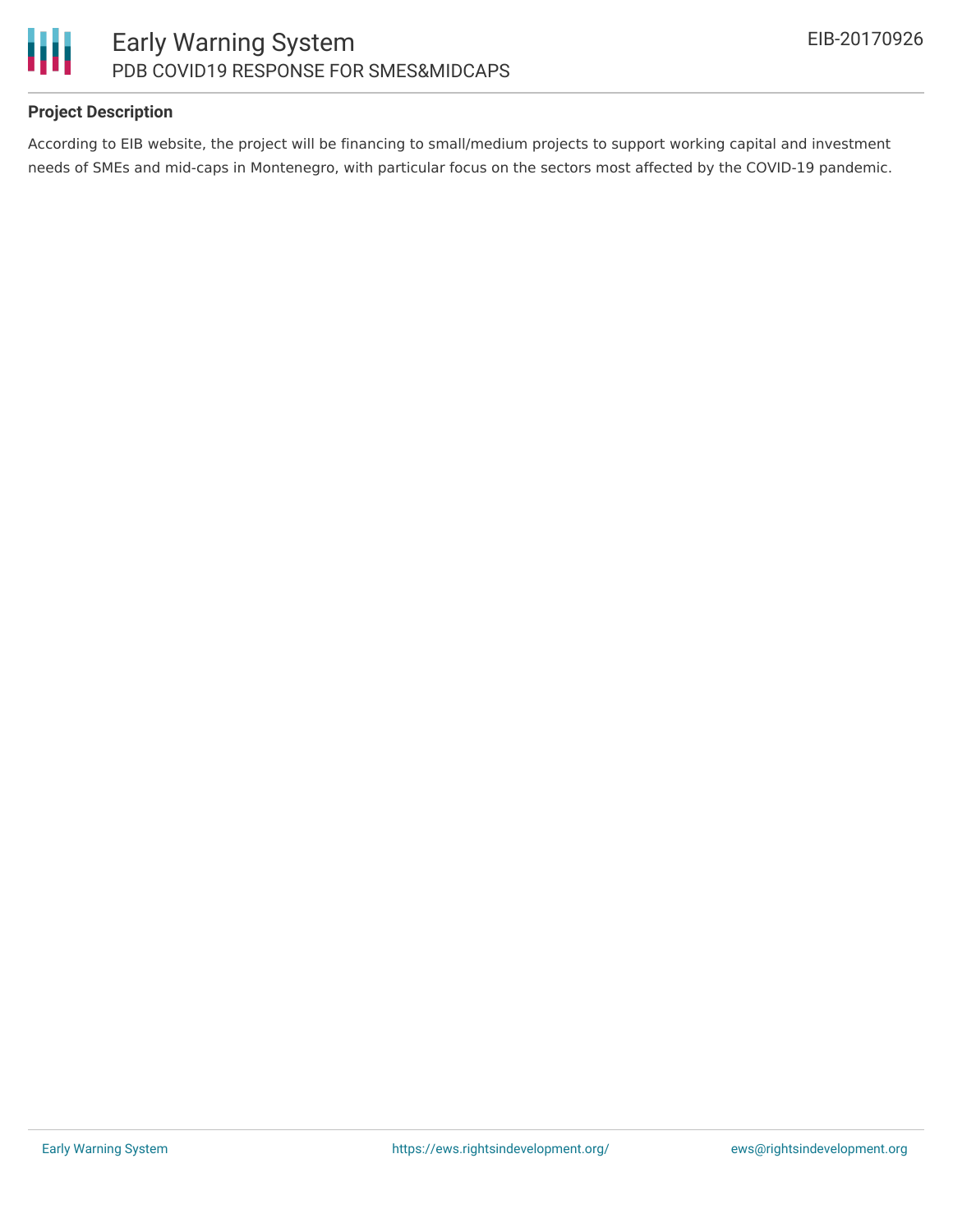#### **Investment Description**

European Investment Bank (EIB)

## **Financial Intermediary**

Financial Intermediary: A commercial bank or financial institution that receives funds from a development bank. A financial intermediary then lends these funds to their clients (private actors) in the form of loans, bonds, guarantees and equity shares. Financial intermediaries include insurance, pension and equity funds. The direct financial relationship is between the development bank and the financial intermediary.

[PODGORICKAPODGORICKA](file:///actor/3431/) BANKA AD (Financial Intermediary)